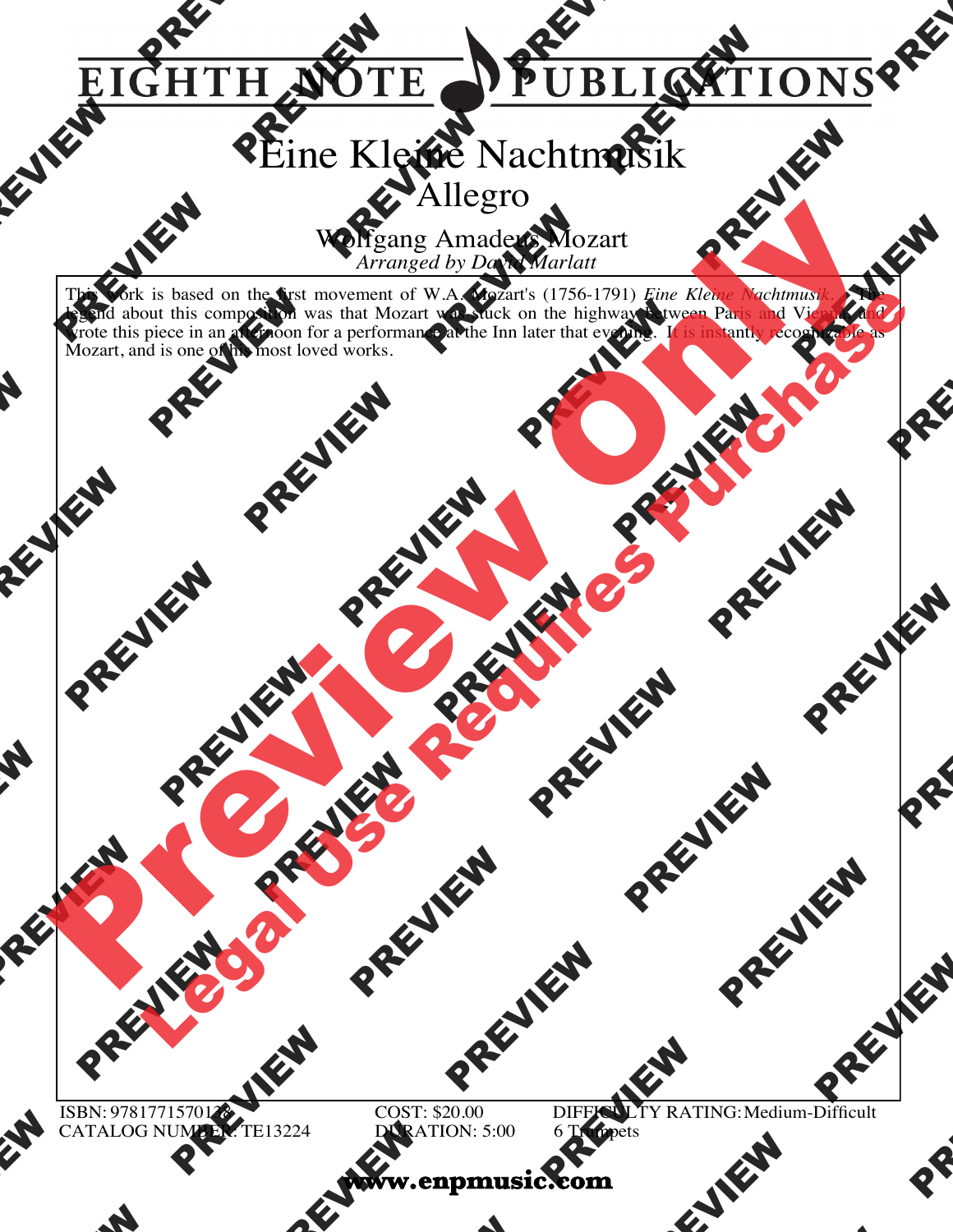## *for Kevin Eisensmith and the IUP Trumpet Ensemble* EINE KLEINE NACHTMUSIK Allegro





© 2013 **EIGHTH NOTE PUBLICATIONS** www.enpmusic.com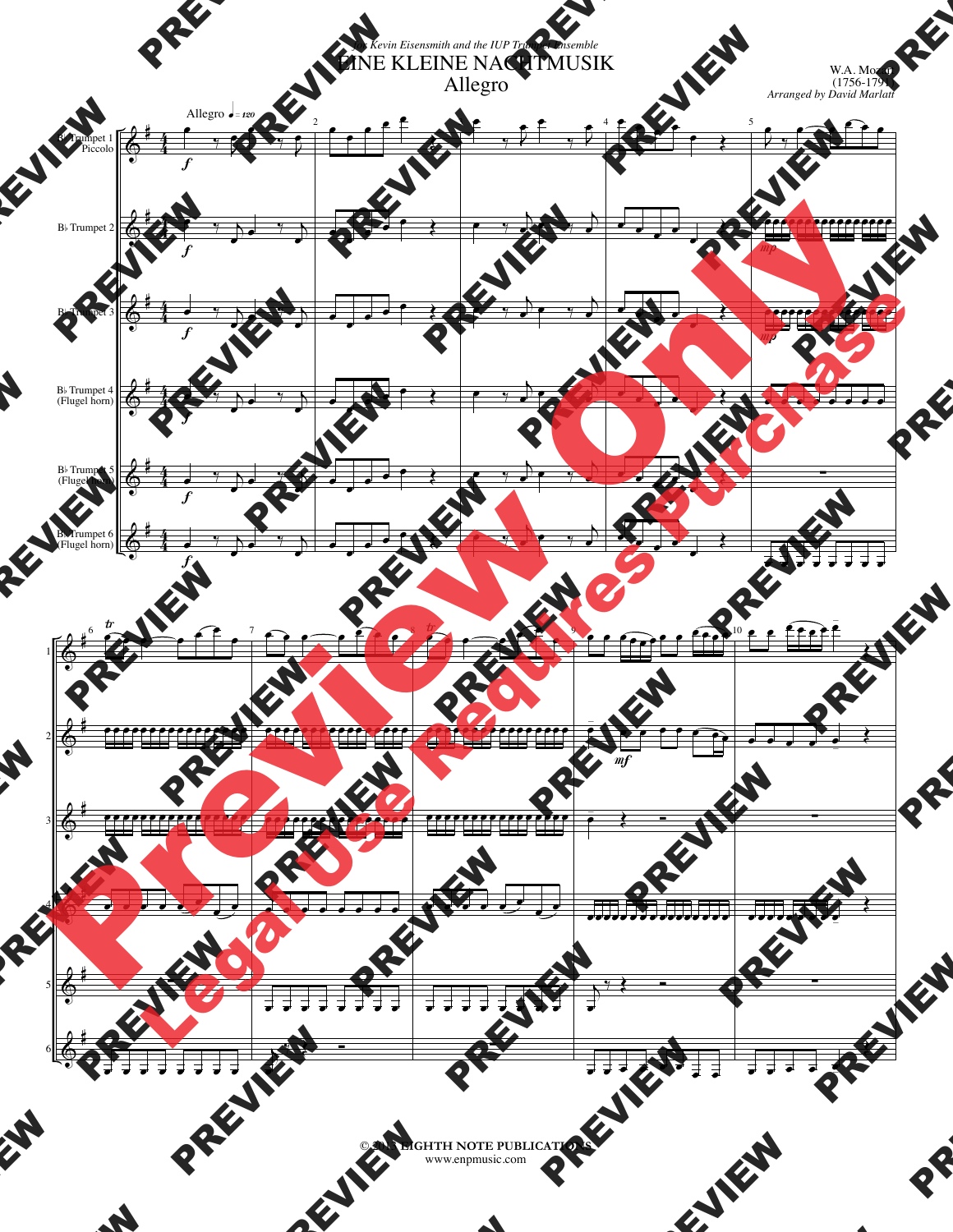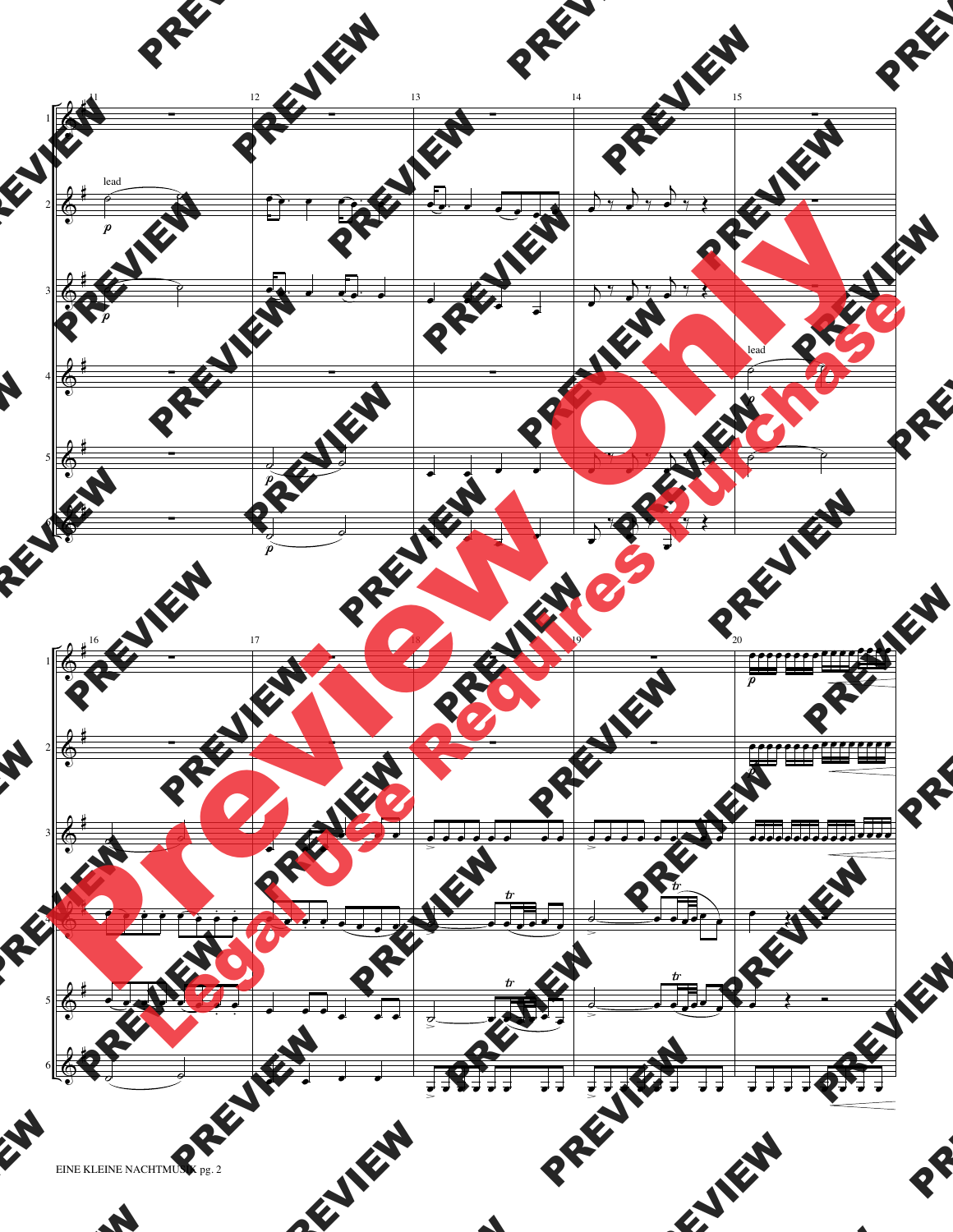

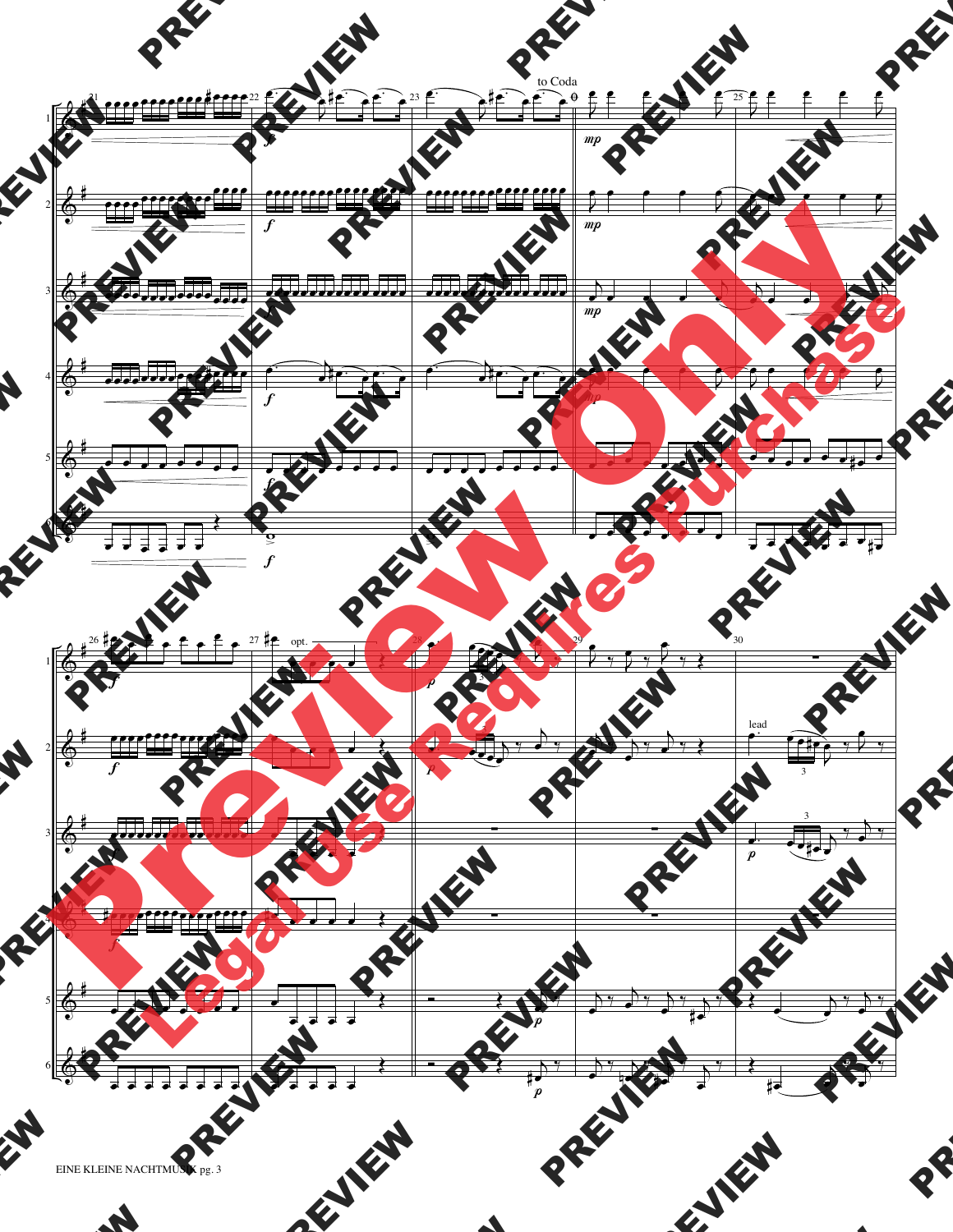

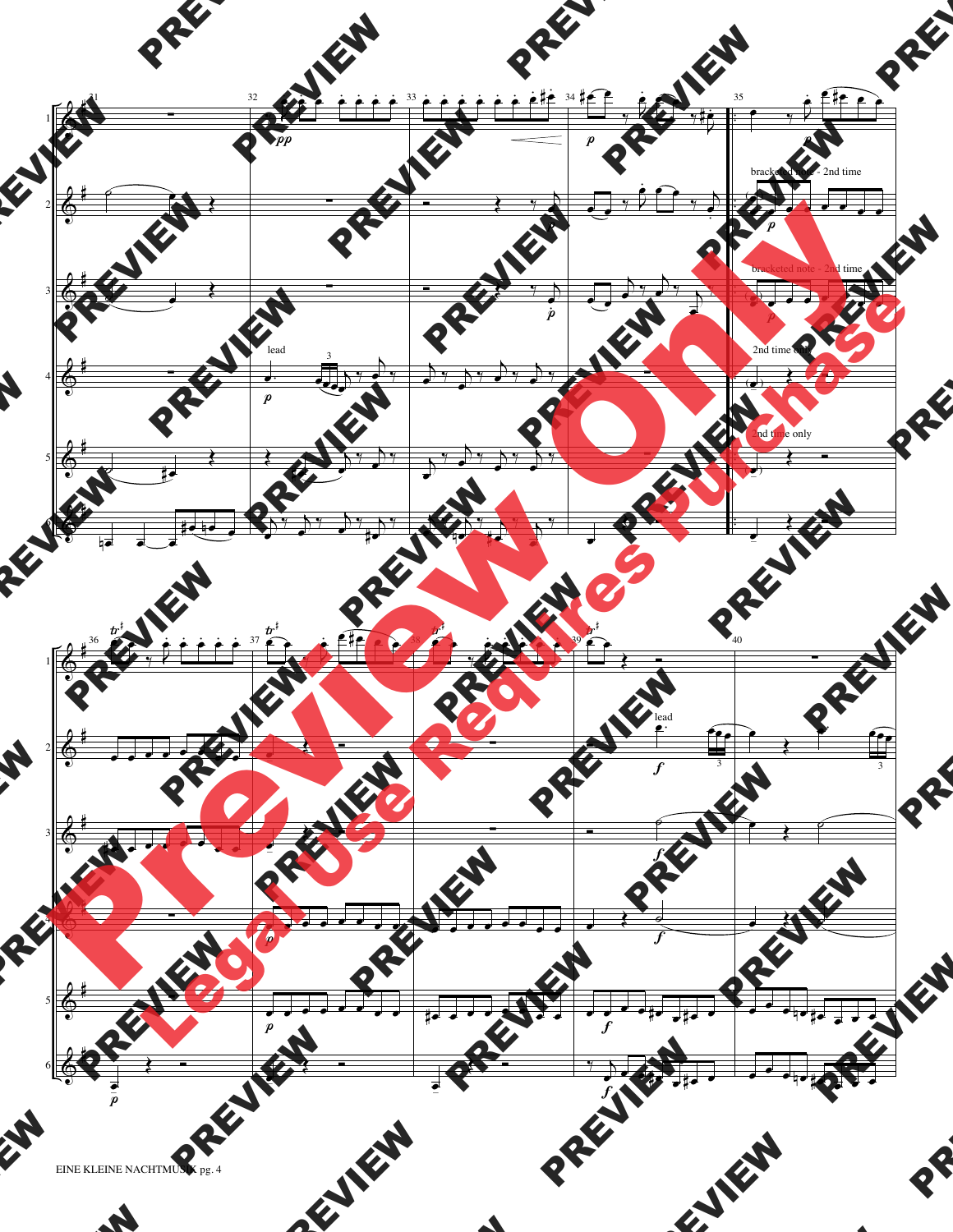

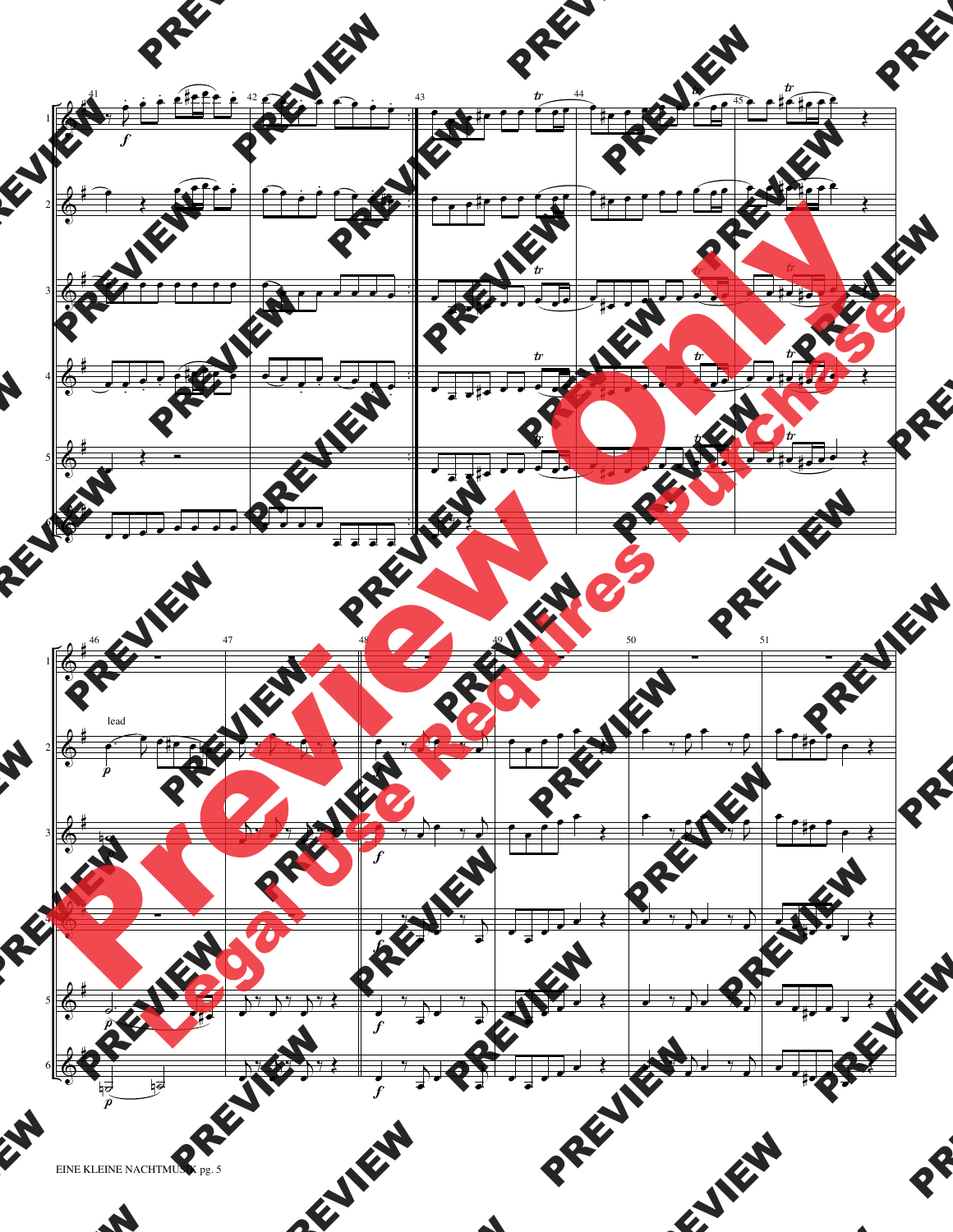

![](_page_6_Figure_1.jpeg)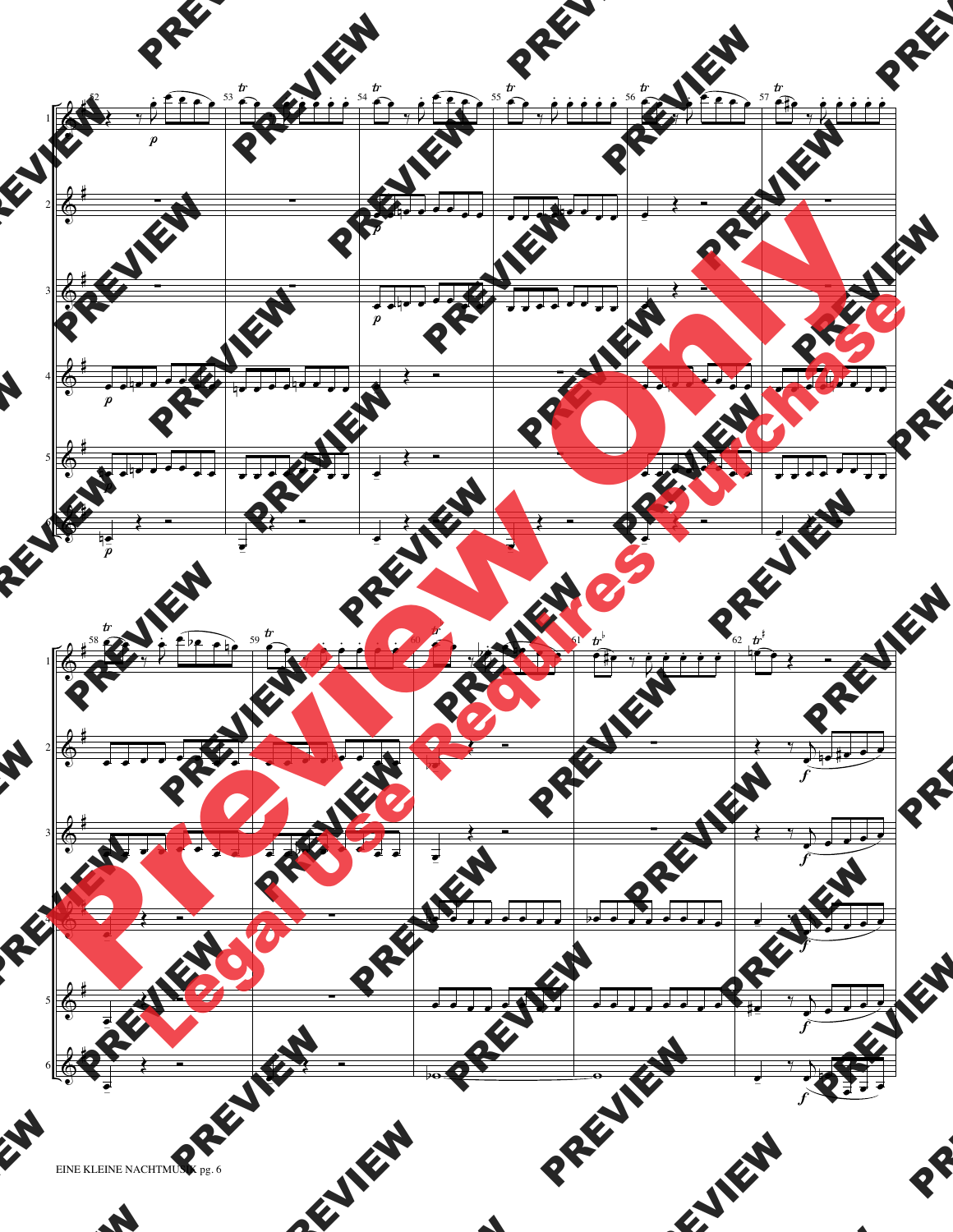![](_page_7_Figure_0.jpeg)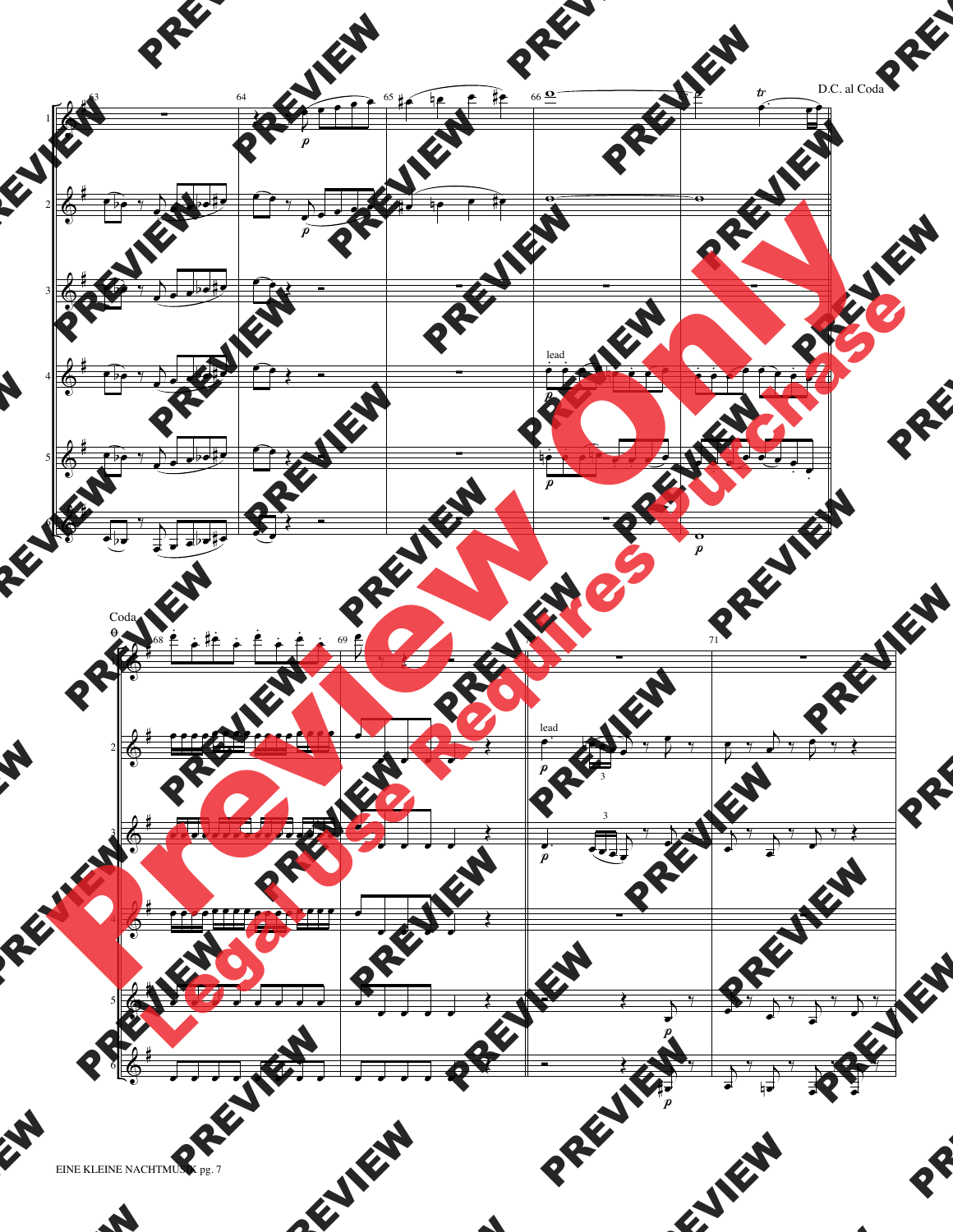![](_page_8_Figure_0.jpeg)

![](_page_8_Figure_1.jpeg)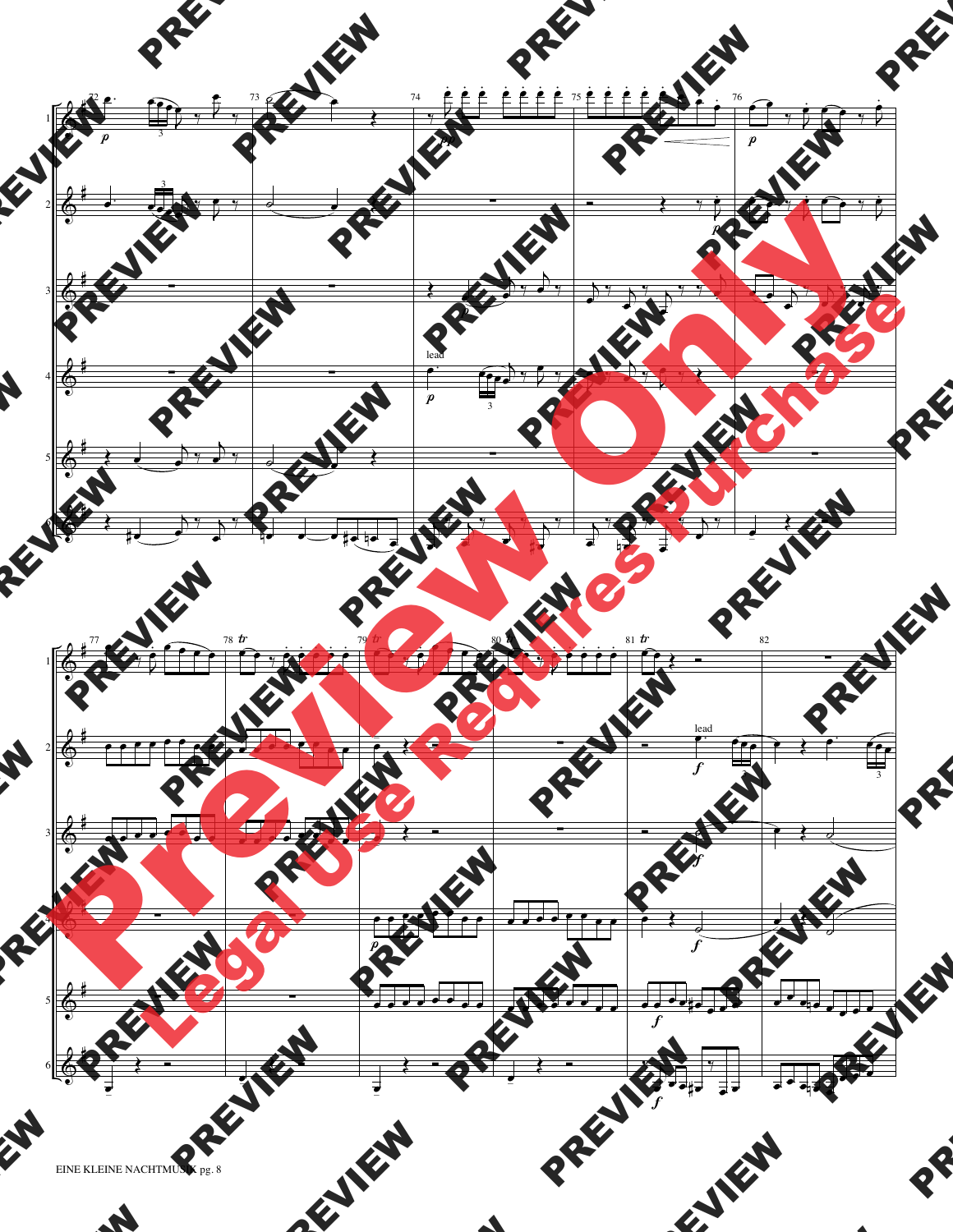![](_page_9_Figure_0.jpeg)

![](_page_9_Figure_1.jpeg)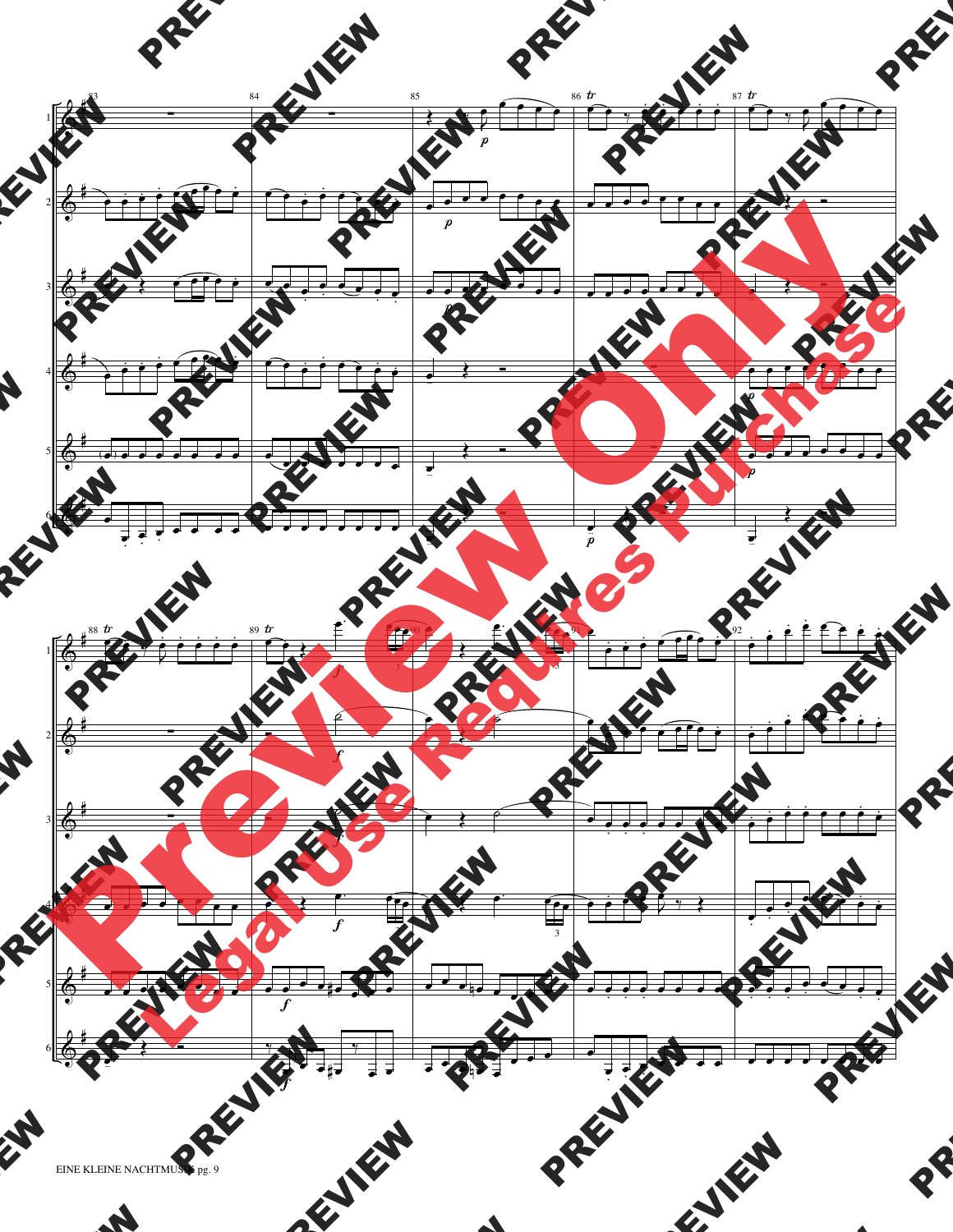![](_page_10_Figure_0.jpeg)

![](_page_10_Figure_1.jpeg)